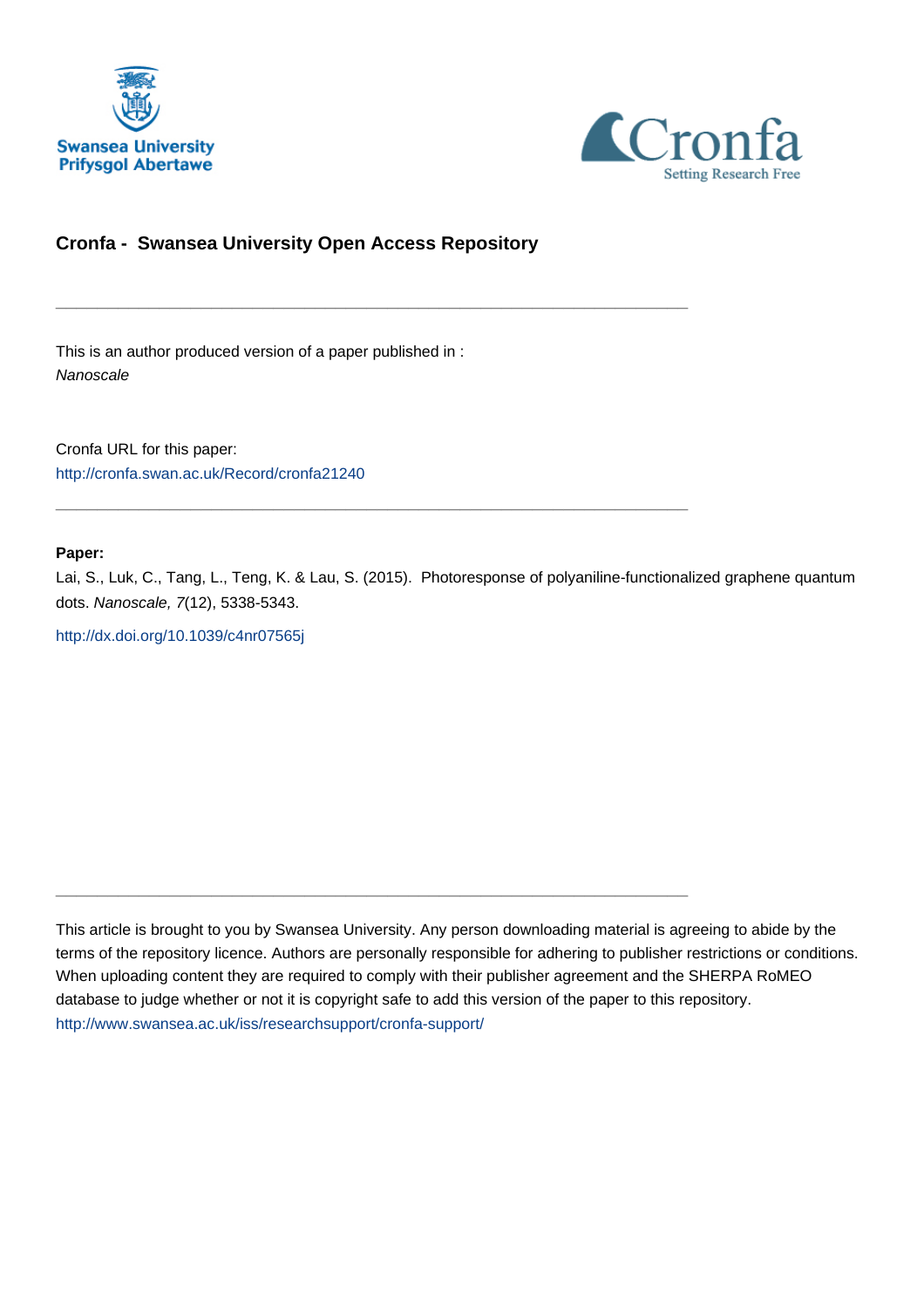# ARTICLE TYPE

## **Photoresponse of polyaniline-functionalized graphene quantum dots**

 $\sin$  Ki Lai<sup>a</sup>, Chi Man Luk<sup>a,b</sup>, Libin Tang<sup>a,b</sup>, Kar Seng Teng<sup>c</sup> and Shu Ping Lau<sup>a,b</sup>\*

#### *Received (in XXX, XXX) Xth XXXXXXXXX 20XX, Accepted Xth XXXXXXXXX 20XX*  **DOI: 10.1039/b000000x**

- 5 Polyaniline-functionalized graphene quantum dots (PANI-GQD) and pristine graphene quantum dots (GQDs) were utilized for optoelectronic devices. PANI-GQD based photodetector exhibit higher responsivity which is about an order of magnitude at 405 nm and 7 folds at 532 nm as compared to GQDbased photodetector. The improved photoresponse is attributed to the enhanced interconnection of GQD by the island-like polymer matrices, which facilitates the carrier transport within the polymer matrices.
- 10 The optically tunable current-voltage (*I-V)* hysteresis of PANI-GQD is also demonstrated. The hysteresis magnifies progressively with light intensity at the scan range of  $\pm 1$  V. Both GOD and PANI-GOD devices change from positive to negative photocurrent when the bias reaches 4 V. Photogenerated carriers are excited to the trapping states in GQDs at increased bias. The trapped charges interact with charges injected from the electrodes which results in a net decrease of free charge carriers and a negative
- 15 photocurrent. The photocurrent switching phenomenon in GQD and PANI-GQD devices may open up novel applications in optoelectronics.

#### **Introduction**

Graphene quantum dots (GQDs) have attracted intense interest in the past few years as they exhibit strong photoluminescence

- $_{20}$  (PL)<sup>1-2</sup>, coupled with other properties, such as heavy metal-free, bio-compatible<sup>3</sup> and have good solubility in water, suitable for low cost fabrication. These advantages make GQDs very promising for use as fluorescent probes in bio-imaging. $4-5$  The outstanding optical property of GQDs has also drawn attention <sup>25</sup> for optoelectronic applications.<sup>6-12</sup> GQDs have been successfully
- utilized in light-emitting diodes<sup>6,10</sup>, solar cells<sup>7-8</sup> and photodetectors<sup>9,11-12</sup>. Effective ways to synthesize GQDs with controllable properties are highly desirable for the above applications. Functionalization and making composites of GQDs
- 30 have shown to be an effective way to tailor the electrical and optical properties of GQDs.<sup>13-16</sup> A number of works have been done on the amine-functionalization of GQDs. They demonstrated tunable PL peak position of the functionalized GQDs by varying the number of amine group on  $GQDs<sup>13</sup>$  or by
- 35 varying the pH value to trigger the protonation of the alkyl amine group.<sup>16</sup> Some works have also investigated the memory effect of P3HT-GQD<sup>17</sup> and PEG-GQD<sup>18</sup> composite by exploiting the hysteretic  $I-V$  relationship. The PEG-GQD composite<sup>19</sup> and  $GQD$ -agar composite<sup>20</sup> were previously reported and their ability

40 in controlling the size of GQD and as phosphor for white light conversion were demonstrated respectively. Recently, our group has synthesized GQD-polyaniline (PANI-GQD) nanocomposite. $21$  It has shown that the PL peak and hysteretic *I-V* behaviour of the PANI-GQD can be progressively

45 tuned by altering the amount of aniline in the synthesis process. In this work, we demonstrate that the hysteresis in PANI-GQD is optically tunable. The optoelectronic properties of GQDs and PANI-GQD are also compared by studying their photoresponse. This study showed that PANI-GQD exhibits a higher responsivity

- 50 and shorter response time under visible light illumination. The responsivity of PANI-GQD device is an order of magnitude higher than GQD at 405 nm. Furthermore, both the GQD and PANI-GQD devices demonstrate a positive photocurrent at bias below 3 V, and change to a negative photocurrent when the bias
- 55 is above 4 V. Positive photocurrent can be reverted when voltage is reduced to below 3 V. Such switching behaviour has not been described in other GQD-based photodetectors. Its origin is discussed, and further investigation is needed for a better understanding of the switching behaviour. This voltage controlled 60 optical switching property may find novel application in
- optoelectronics.

#### **Experimental**

#### **Synthesis of GQD**

GQDs were synthesized by a microwave-assisted hydrothermal 65 treatment of glucose solution. Glucose powder was dissolved in deionized (DI) water at 11 wt% and then sonicated for 15 min. The use of high wt% of glucose is to produce high concentration of GQDs. The solution was capped in a glass tube and heated by microwave for 5 min with the pressure controlled at 180 psi and  $\tau_0$  temperature at about 180 $\degree$ C. GQDs were formed during the microwave hydrothermal treatment. The solution was then centrifuged at 5000 rpm for 20 min and the GQD solution was obtained from the supernatant.

#### **Synthesis of PANI-GQD**

75 The aniline monomer of 2.5 mmol was added into the GQD

This journal is © The Royal Society of Chemistry [year] *[journal]*, [year], **[vol]**, 00–00 | **1**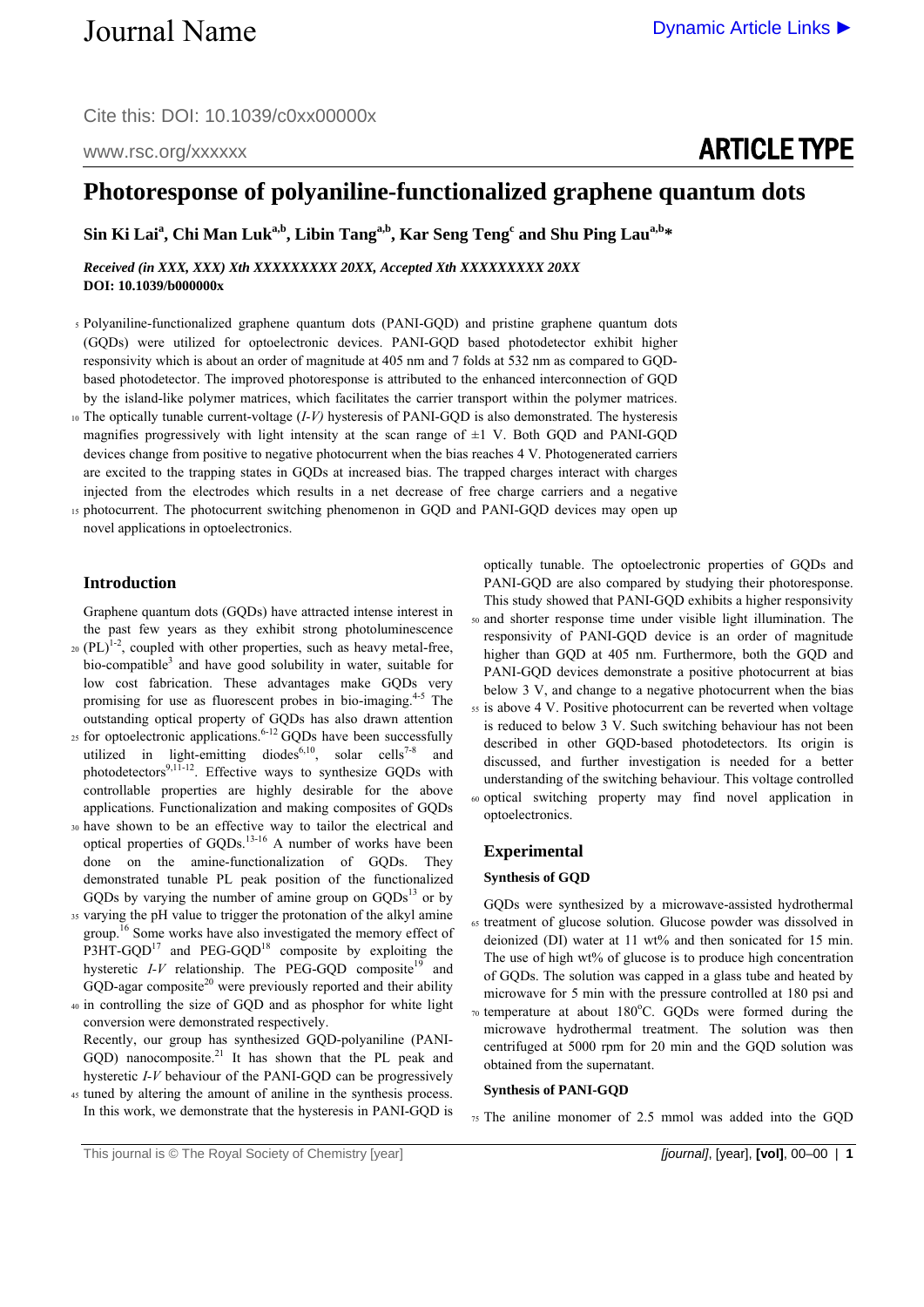

**Figure 1** (a) TEM image of the GQDs. (b) HR-TEM image of the single GQD showing the lattice spacing of 0.21 nm. (c) and (d) TEM images of the PANI-GQD.

solution obtained above. Hydrochloric acid (HCl, 37%) was added drop-wise into the mixture to give 0.5 M HCl under continuous stirring. The mixture was sonicated for 15 min to allow uniform dispersion of aniline. It was then heated at 80  $^{\circ}$ C in

- 5 a water bath for 30 min, and cooled in an ice bath. Subsequently, 0.1 M ammonium persulphate solution, acting as an oxidizing agent, was poured into the mixture and stirred thoroughly. The solution was kept at  $4^{\circ}$ C for one day for polymerization, and was then centrifuged at 3000 rpm for 20 min. The supernatant was
- 10 collected and gives the PANI-GQD nanocomposite. The synthesis of pure PANI is similar to the above procedure except the GQD solution was replaced with DI water and without subsequent centrifugation.

#### **Fabrication of devices**

- 15 Interdigitated electrodes consisting of 20 fingers, each separated at 25 µm and having a width of 30 µm were fabricated on 300 nm  $SiO<sub>2</sub>/Si$  substrate by standard photolithography technique. Ti/Au (10/100 nm) electrodes were deposited by magnetron sputtering. Substrates with pre-patterned electrodes were cleaned with
- 20 acetone, isopropanol, DI water and oxygen plasma, then 100 µl of pure GQD or PANI-GQD solution was dropped onto the electrodes and spin-coated at 2000 rpm for 30 s. The devices were first dried in ambient condition for one day before heated at 90 °C for 30 min. The GQD and PANI-GQD devices were then 25 used for photoresponse measurements.

#### **Results and Discussion**

#### **Characterization of GQD and PANI-GQD**

Fig. 1(a) shows the transmission electron microscopy (TEM) image of the GQDs. The GQDs disperse uniformly on the copper

- 30 grid. No additional surface passivation is required to prevent aggregation of the GQDs. The size of the GQDs ranges from 2 to 7 nm, with an average diameter of 4.58 nm. Fig. 1(b) shows the high-resolution TEM (HR-TEM) image of a GQD. The lattice spacing is measured to be 0.21 nm, which corresponds to the
- $\frac{1}{35}$  [110] planes of graphite.<sup>19</sup> Fig. 1(c)-(d) show the TEM images of the PANI-GQD. The polymer forms separate island-like matrices



**Figure 2** (a) Full scan XPS spectra of PANI-GQD (up) and GQD (down). (b) The N1s XPS spectrum of PANI-GQD. (c) and (d) The C1s spectrum of PANI-GQD and GQD respectively.

as typically shown in Fig. 1(c), with GQDs embedded in it. The GQDs in the nanocomposite have an average diameter of 4.54 nm and again they do not aggregate. The functionalization does not 40 significantly impact the size and shape of the GQDs, as discussed in detail in previous work.<sup>21</sup>

The X-ray photoelectron spectroscopy (XPS) spectra of the GQDs and PANI-GQD are shown in Fig. 2. The PANI-GQD has additional peaks of N and S, apart from the C and O peaks 45 observed in the GQD, which are originated from PANI. The C1s peaks are deconvoluted into five peaks located at 284.8 eV (sp<sup>2</sup> carbon), 285.4 eV (sp<sup>3</sup> carbon), 286.3 eV (C-OH), 287.8 eV (C-O-C) and 288.9 eV (C=O). It is noticed that the  $sp^2$  peak of the PANI-GQD is more intense than the GQD, which may be

- $50$  resulted from the extended π-conjugation network from the PANI. The N1s spectrum of the PANI-GOD is composed of three peaks located at 399.2 eV (pyrdinic N), 400.6 eV (pyrrolic N) and 402.2 eV (graphitic N), where pyridinic N is the dominant component.
- 55 The effect of functionalization of the GQDs with PANI is clearly observed from the ultraviolet-visible (UV-Vis) spectrum as shown in Fig. 3(a). The GQDs exhibit two absorption peaks at ca. 228 nm and 284 nm, which corresponds to the  $\pi$  to  $\pi^*$  transition of C-C and n to  $\pi^*$  transition of C=O bond respectively.<sup>22</sup> The
- 60 PANI-GQD also exhibit the above two peaks but have one additional peak at ca. 365 nm. The appearance of the new absorption peak after functionalization often indicates the formation of charge transfer complex.<sup>23-24</sup> Aniline consists of an amine group, which is bonded to the GQD after
- $65$  functionalization.<sup>21</sup> The unpaired electron in the amine group facilitates electron donation to the GQD.<sup>16</sup> In the inset of Fig. 3(b), it can be seen that this new peak red-shifts from 357 to 388 nm when increasing the amount of aniline added in the synthesis. This indicates that the origin of the new peak is closely related to
- 70 the functionalization. In addition, the intensity of the peak at ca. 284 nm due to the C=O bond decreases continuously with increasing amount of aniline. It is expected that the number of aromatic amine group on the GQDs would increase<sup>13</sup> as more aniline is added and replace the oxygen functional groups on the 75 GQD surface.
	- The Fourier transform infra-red (FTIR) spectra of the PANI,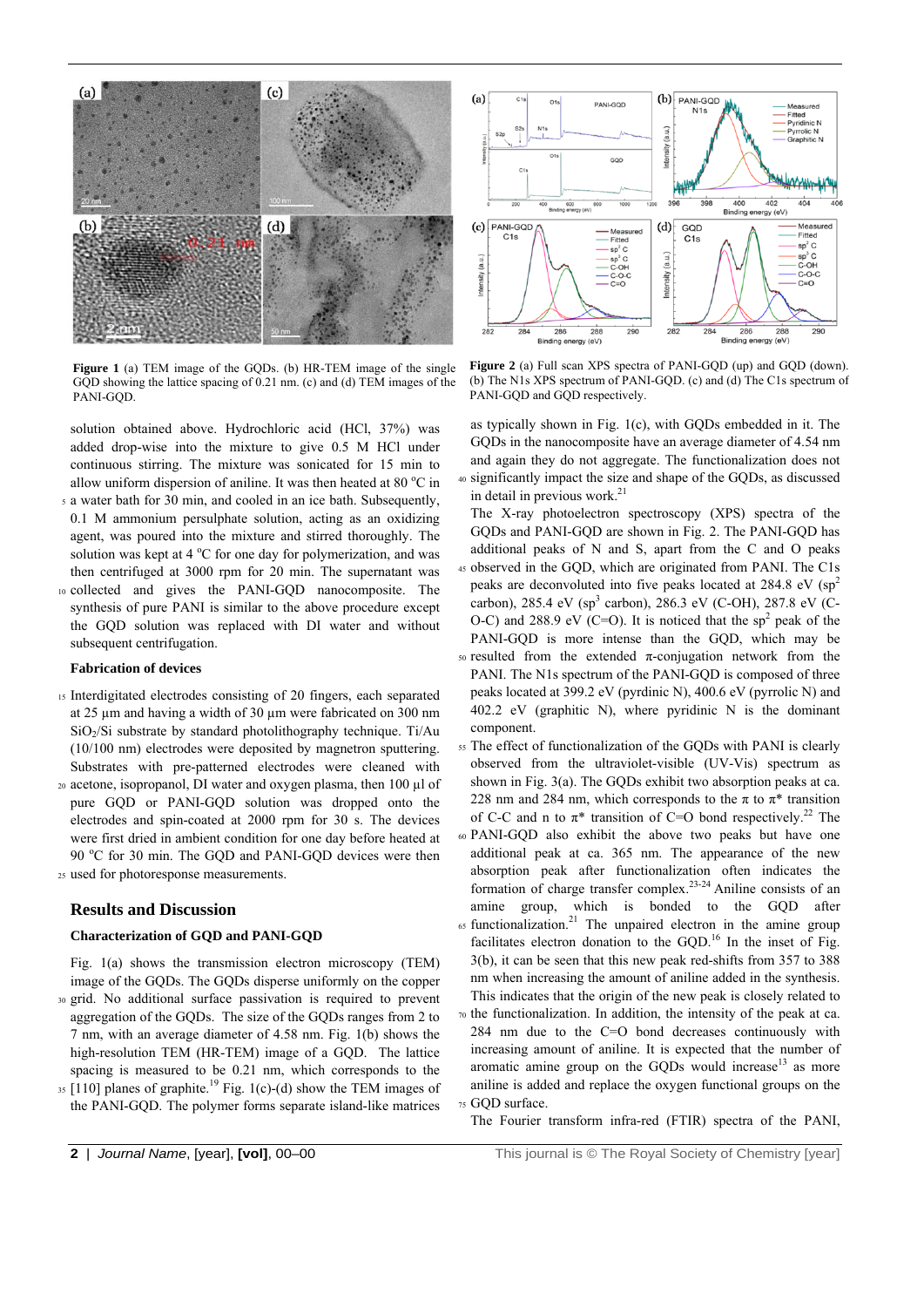

**Figure 3** (a) The UV-Vis absorption spectra of the GQDs, PANI-GQD and PANI. (b) The UV-Vis spectra of PANI-GQD prepared with 1 to 5 mmol of aniline monomer. Inset: red-shift of the absorption peak at ca. 375 nm with increasing amount of aniline. (c) FTIR spectra of the GQD, PANI-GQD and PANI. (d) PL spectra of the GQD and PANI-GQD for different excitation wavelengths. Inset is the magnified PL spectra of the PANI-GQD.

GQDs and PANI-GQD are shown in Fig. 3(c). Absorption peaks at ca. 1020 and 1160 cm-1 correspond to the C-O and C-N bonds respectively. The peaks at ca. 1400-1450 and 1650 cm-1 corresponds to the C=C and C=O bonds respectively. The PANI-

- 5 GQD expresses the features of both GQDs and PANI. The C=O peak is observed in the PANI-GQD and GQDs but not PANI, due to the absence of carbonyl group in PANI. In addition, the GQDs have a broad peak at ca.  $1000-1450$  cm<sup>-1</sup> due to the abundant in C-O bond from carboxyl and hydroxyl groups in pure GQDs,
- 10 while PANI-GQD and PANI exhibit a sharp peak resulted from the C=C bond. This is also evident from the C1s XPS spectra where the C=O, C-O-C and C-OH peaks are diminished in the PANI-GQD as compared to the GQDs.
- To perform the photoluminescence (PL) measurements, equal 15 volume (600 µl) of the GQD or PANI-GQD solution is transferred to quartz cuvettes without dilution. Under the same excitation wavelength  $(\lambda_{ex})$ , the PL peak of the PANI-GQD shows a red shift from that of the GQDs as shown in Fig. 3(d). The red shift is persistent for  $\lambda_{ex}$  ranges from 325 to 640 nm. Red
- 20 shift of PL peak when compared with the GQDs is also reported for GQDs functionalized with  $NH<sub>3</sub><sup>13</sup>$  and PEG-diamine<sup>16</sup>, and is attributed to electron transfer from amine group to GQD which narrows the band gap. As described above, the amine group present in aniline also induces similar charge transfer and causes 25 the PL tuning property in PANI-GQD.
- From Fig. 3(d), the maximum PL intensity of the GQDs occurs at ca. 450 nm at  $\lambda_{ex}$  = 360 nm while that of the PANI-GQD occurs at ca. 600 nm at  $\lambda_{ex}$  = 450 nm. The PANI-GQD exhibits stronger PL than GOD for  $\lambda_{\rm ev}$  longer than 450 nm with the corresponding
- 30 emission wavelength longer than 600 nm. In other words, PANI-GQD exhibit stronger PL than GQDs when excited by most part of the visible light. This property is advantageous for bio-imaging application, since intense excitation in ultraviolet and blue end of visible region may induce damages to bio-species.<sup>15, 25</sup>



**Figure 4** (a) The time-resolved PL decay measurements of the PANI-GQD and GQD with an excitation at 375 nm and emission at 590 nm. The fittings are tri-exponential function. (b) Dark I-V measurements of the GQD and PANI-GQD. Inset: Linear I-V curve of the PANI. (c) I-V curves of the PANI-GQD at different light intensities. (d) Area of the hysteretic loop of the light modulated I-V of the PANI-GOD shown in  $(c)$  as a function of light intensity. Inset is the magnified curve of (c) showing the variation of photocurrent.

35 Fig. 4(a) shows the time-resolved PL spectra of the GQD and PANI-GQD. The PANI-GQD has a longer PL decay time than the GQDs at  $\lambda_{ex}$  of 375 nm. The average decay lifetime for the PANI-GQD and the GQDs are 3.98 and 3.51 ns respectively. PL of the GQD originates from intrinsic state emission due to 40 quantum confinement and defect state emission.<sup>9</sup> The increase in decay lifetime of the composite can be related to the change in surface states which alter the defect state emission. Raman spectrum of the PANI-GQD, thermogravimetric analysis (TGA), the shift of PL peaks of the PANI-GQD with the amount of 45 aniline and excitation dependent PL of the PANI-GQD are provided in Supporting Information (SI) Fig. S1 –S4 respectively.

#### **Photoresponse measurements**

Electrical measurements were carried out with Keithley 2400 sourcemeter in the ambient condition. The *I-V* measurement 50 performed in the dark for the GQD and PANI-GQD devices are shown in Fig. 4(b). The GQD and PANI-GQD exhibit persistent hysteretic *I-V* in all 20 sweeping cycles. Hysteretic *I-V* implies the existence of multiple resistance states which has been exploited in resistive memory devices.<sup>17-18</sup>When voltage sweeps 55 from positive to negative direction, a high resistance state is obtained, and the opposite sweeping direction gives a low resistance state. However, I-V measurement on PANI does not show hysteresis as shown in the inset in Fig. 4(b). Hysteretic I-V curve had been reported in separate works for GQD, P3HT-GQD 60 and PEG-GQD composite  $\text{films}^{17-18,26}$ , but the hysteretic behaviour of the GQD and composite had not been compared. Therefore the effect induced by functionalization is still unclear. Under the same voltage scan range, the PANI-GQD exhibits a larger hysteresis, thus larger energy storage and memory effect, 65 than the GQD as shown in Fig. 4(b). The energy stored is estimated by the area enclosed in the hysteretic loop  $2^{1, 27}$ , which are calculated to be 9.09 nW and 201.6 nW for GQD and PANI-

This journal is © The Royal Society of Chemistry [year] *Journal Name*, [year], **[vol]**, 00–00 | **3**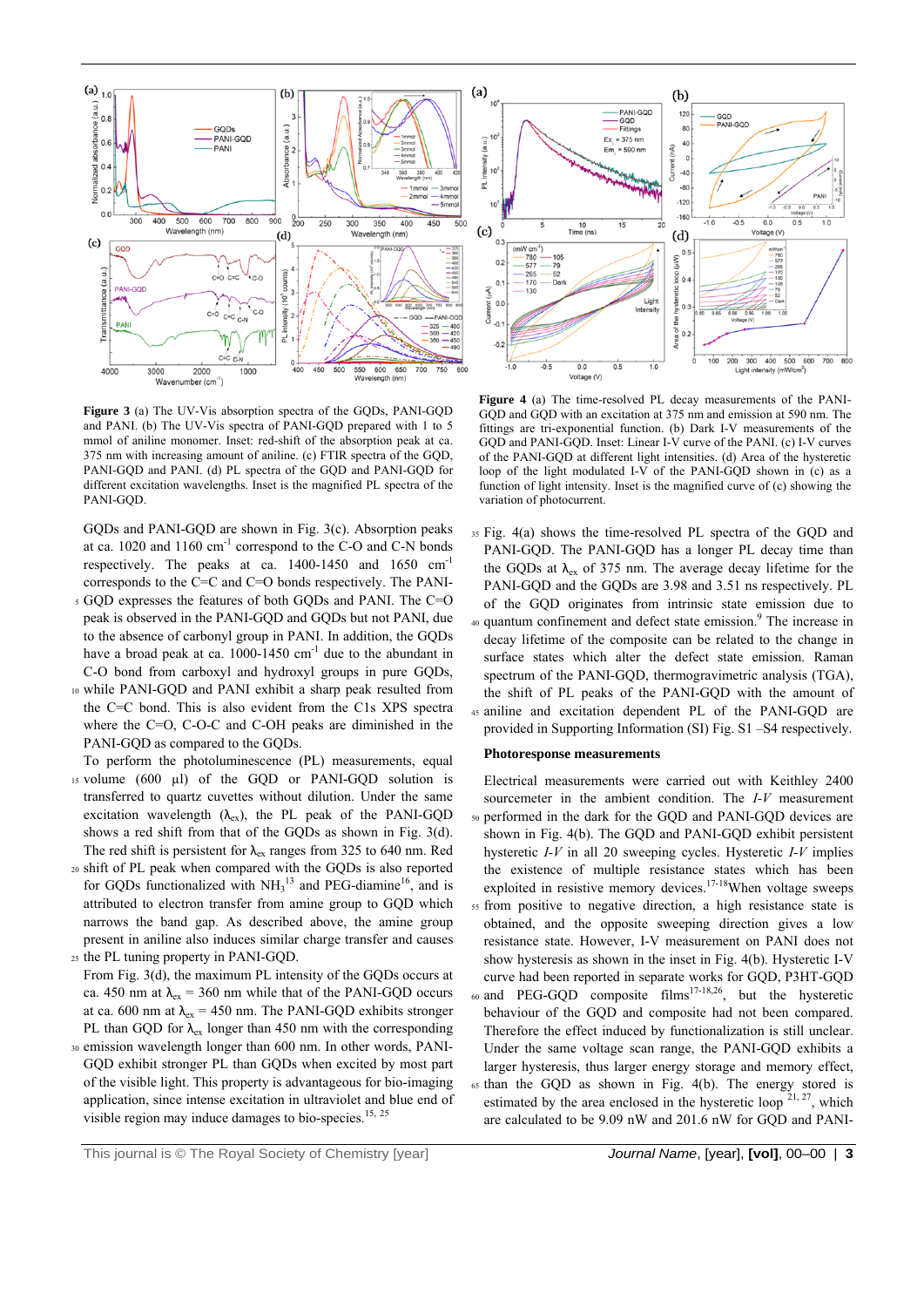

**Figure 5** Photoresponse of the PANI-GQD and GQD devices at 1 V at same light intensity under (a) 405 nm and (b) 532 nm illumination. (c) Relationship of the photocurrent with light intensity of the PANI-GQD device. (d) Photocurrent and responsivity at different bias voltages of the PANI-GQD device. (e) Rise and decay time constants obtained from fitting with bi-exponential function of the PANI-GQD (left) and GQD (right) photoresponse.

GQD respectively in the scan range of  $\pm 1$  V. It indicates more than one order of magnitude increase in the stored energy in PANI-GQD. Energy stored at different voltage scan ranges are given in SI, Fig. S5.

- 5 Apart from tuning the hysteresis of PANI-GQD with the amount of aniline<sup>21</sup>, the hysteresis is also optically tunable as demonstrated in Fig. 4(c). The degree of hysteresis increases with light intensity at a fixed scan range of  $\pm 1$  V as illustrated in Fig. 4(d). The stored energy can be increased by three folds upon
- $\mu$  increasing the light intensity from 52 to 780 mW/cm<sup>2</sup>.
- In view of the large difference in PL, light absorption and electrical properties between the GQD and PANI-GQD, their optoelectronic properties are further studied. Photoresponse of the GQD and PANI-GQD are compared by fabricating devices as
- 15 described in the experimental section. Light sources include a 405 nm and 532 nm laser diodes. Light intensities were measured with a calibrated power meter. The photoresponse of the devices under 405 nm and 532 nm illuminations are shown in Fig. 5(a) and 5(b) respectively. The dark current of the PANI-GQD device
- 20 is higher than the GQD device. At both wavelengths, the PANI-GQD demonstrates a larger photocurrent than the GQD device under the same light intensity and bias voltage. Responsivity (*R*) is given by  $R = I_{ph}/P$ , where  $I_{ph}$  is the photocurrent and *P* is the incident optical power. The responsivity of the PANI-GQD is an
- 25 order of magnitude higher than that of the GQD at 405 nm, and is 7 folds higher at 532 nm.

Response time, another important parameter for photodetection, of the GQD and PANI-GQD are analyzed in Fig. 5 (e) and 5(f).

The rise and decay time constants are obtained by fitting the the solution response with  $I(t) = I_{dark} + A_1 exp(t/\tau_{r1}) + A_2 exp(t/\tau_{r2})$  for growth and  $I(t) = I_{dark} + A_1 \exp(-t/\tau_{dl}) + A_2 \exp(-t/\tau_{d2})$  for decay, where  $\tau_{r1,2}$  and  $\tau_{d1,2}$  are the rise and decay time constants respectively. The rise time of the PANI-GQD device at 405 nm and 1 V bias is two folds faster than the GQD device and the 35 decay time is four folds faster. A summary of the photoresponse parameters of the GQD and PANI-GQD devices is provided in

Table 1. The improved responsivity and response time of the PANI-GQD

are attributed to the enhanced inter-connection between the 40 GQDs by the polymer. As revealed in the TEM images, pure GQDs are isolated from each other due to electrical repulsion of the surface functional groups which makes GQD self-passivated.

On the other hand, the GQDs are embedded in nano-sized, islandlike polymer matrices in the nanocomposite. The polymer 45 facilitates charge transport within the polymer matrices which

causes the photoresponse to improve significantly. The relationship of photocurrent and light intensity of the PANI-GQD device is shown in Fig. 5(c), which is fitted by the power law  $I_{ph} = aW^{\theta}$ , where  $I_{ph}$  is the photocurrent, and W is the 50 light intensity. The value of  $\theta$  is 0.89. Fig. 5(d) illustrates the magnitude of photocurrent and responsivity of the PANI-GQD device at different voltages under 405 nm illumination. The responsivity is shown to raise by six folds upon increasing the bias from 0.5 V to 2.5 V.

- 55 As the bias voltage increases from 0.5 V to 3 V, the PANI-GQD device exhibits a positive photocurrent upon illumination as shown in Fig.  $6(a)$ . Surprisingly, as the bias increases to 4 V, a negative photocurrent is observed as shown in Fig. 6(b), where the light intensity is kept constant in all the measurements. In Fig.
- 60 6(b), when the light is on, the current first exhibits a sharp increase, in about 0.5 s, it decreases continuously until a negative photocurrent is achieved. The current increases when the light is off. Negative photocurrent is persistent for a bias larger than 4 V as shown in Fig. 6(b). At 1 V bias, the positive photocurrent does
- 65 not switch to negative for a prolonged illumination period of over 240 s as shown in SI, Fig. S6. The negative photocurrent can be reverted to positive when the bias is reduced back to below 3 V. This photocurrent switching phenomenon has not been reported for GQD-based optoelectronic devices. In addition, this
- 70 phenomenon is found largely related to the GQD but not the functionalization, since similar photocurrent switching is also observed in pure GQD devices as shown in Fig. 6(c).

Previous work based on photoconductive film of metal nanoparticles coated with charged ligands<sup>28</sup> reported a positive

75 photocurrent at 1.6 V which switches to a negative photocurrent at 4 V bias. It is reported that the original neutrally charged

Table 1 Summary of the photoresponse at 1 V of PANI-GQD and GQD devices

| Device   | $I_{nh}$ at<br>$405$ nm<br>(nA) | R at<br>$405$ nm<br>$(\mu A/W)$ | $I_{nh}$ at<br>532 nm<br>(nA) | R at<br>532 nm<br>$(\mu A/W)$ | $\tau_{r1}$ /<br>$\tau_{r2}$<br>(s) | $\tau_{d1}$ /<br>$\tau_{d2}$<br>(s) |
|----------|---------------------------------|---------------------------------|-------------------------------|-------------------------------|-------------------------------------|-------------------------------------|
| PANI-GOD | 52.66                           | 8.69                            | 23.00                         | 1.05                          | 0.054/                              | 0.13/                               |
|          |                                 |                                 |                               |                               | 0.47                                | 1.71                                |
| GOD      | 5.06                            | 0.835                           | 3.41                          | 0.155                         | 0.32/                               | 1.48/                               |
|          |                                 |                                 |                               |                               | 0.92                                | 6.26                                |

**4** | *Journal Name*, [year], **[vol]**, 00–00 This journal is © The Royal Society of Chemistry [year]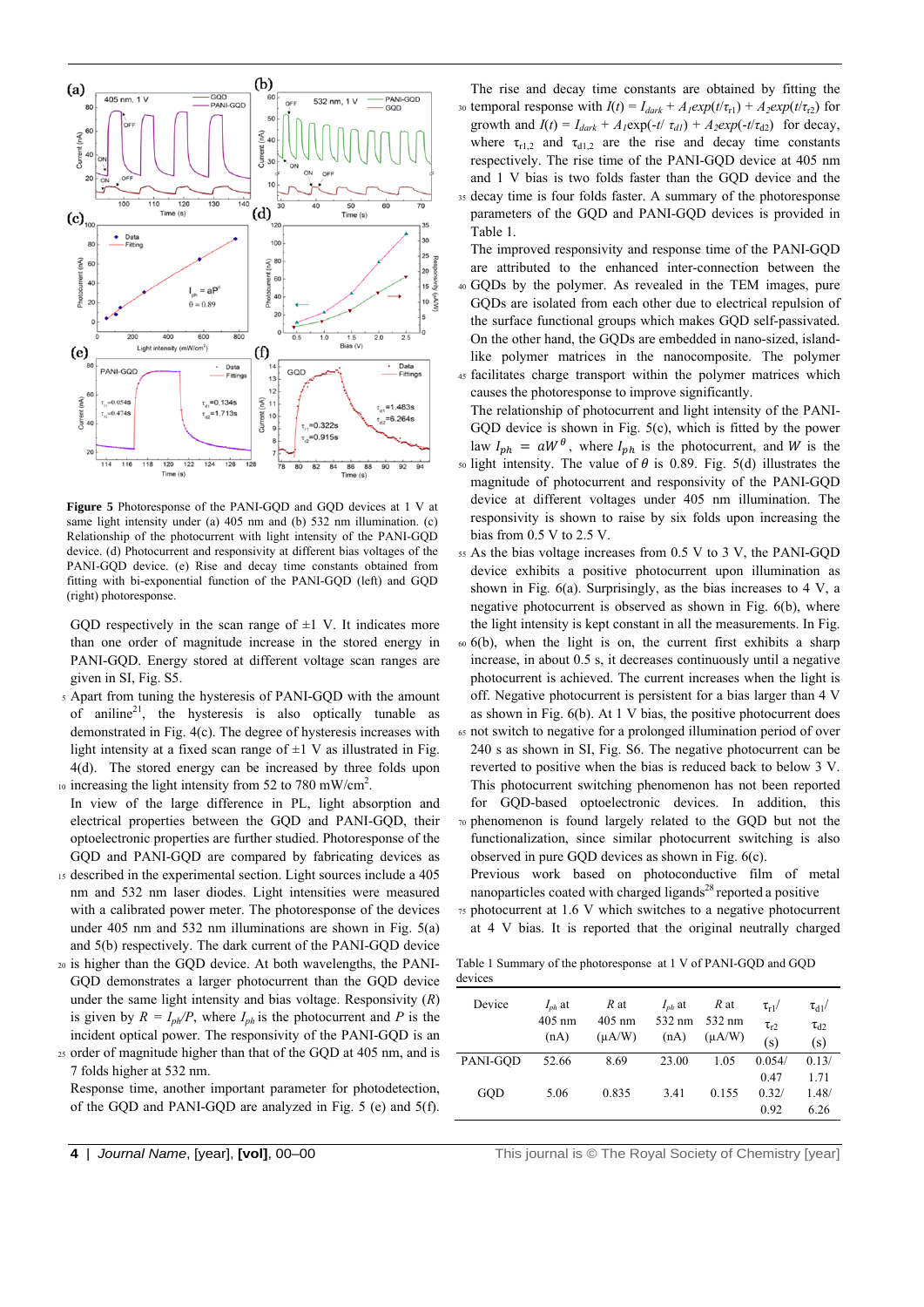

Figure 6 (a) Positive photocurrent of the PANI-GOD device at the bias voltage from 0.5 to 3 V. (b) Negative photocurrent of the PANI-GQD device at 4 and 5 V. (c) Negative photocurrent of the GQD device at 4 and 5 V. (d) *I-V* characteristics of the PANI-GQD for scan ranges from  $\pm 1$  to  $\pm 7$  V. Inset shows the I-V curves for scan ranges of 3 and 4 V.

ligands is transformed to charged ligands at higher voltage which has been reported in another work<sup>29</sup> to occur at ca. 2 V. A lower charge trapping energy level exists in the charged ligands as compared to the neutrally charged ligands such that 5 photogenerated electrons can be excited to this new trapping energy level and results in negative photocurrent. Another work reported the switch of photocurrent from negative to positive, which is in contrast to this work, on photodetectors with Ag nanoparticles embedded below graphene, as the bias increases

 $\frac{10 \text{ from } 10 \text{ mV}}{10 \text{ mV}}$  to 1 V.<sup>30</sup> It is attributed to photo-induced together with plasmonic enhanced electric field induced desorption of charge trapping adsorbates in the air, but no experimental evidence is provided.

The GQDs have large surface-to-volume ratio, with various polar 15 functional groups on the surface as revealed by FTIR and XPS. Polar molecules in the atmosphere would therefore interact strongly with the GQD and interfere with the carrier transport in GQD devices. As a consequence, photocurrent measurements were also conducted in  $N_2$  environment in order to investigate the

- 20 effect of polar adsorbates on the devices. The devices were heated in  $N_2$  at 90 °C for 30 min to drive away the adsorbates. The current of the PANI-GQD device decreases by several orders of magnitude in  $N_2$ . No regular  $I-V$  curve and photoresponse could be recorded as given in Fig. S7. After the device is transferred
- $25$  from  $N_2$  back to the air, photoresponse is observed. It has been similarly reported in Ref. 26 that the conductivity of GQD decreases by 3 orders of magnitude when transferred from air to non-polar gas environment. The role of polar adsorbates in the switching phenomenon remains unclear, but they are shown to 30 have tremendous effect on the electrical transport of GQDs.
- At around 4 V, charge carriers are excited into the trapping energy level of the GQD and PANI-GQD. The various voltage scan ranges of the PANI-GQD are shown in Fig. 6(d). For the voltage scan range of  $\pm 4$ ,  $\pm 5$  and  $\pm 7$  V, a large drop in current is
- 35 observed at an onset voltage of about 3.3 V, and continues to drop with increasing voltage. This indicates the onset of significant charge trapping between 3 and 4 V, which is

consistent with our photocurrent measurements. Under photoexcitation, carriers are injected into the trapping energy 40 level. These trapped charges interact with free carriers injected from the electrodes, and results in a net decrease in free charge carriers, and a negative photocurrent is observed.

The origin of the change in charge trapping scenario in the GQD device at higher bias, which could be due to the change from neutral to charged surface functional groups at higher bias<sup>28</sup>, and interactions with adsorbates in the  $air<sup>30</sup>$ , would require further investigations.

#### **Conclusion**

In conclusion, the PANI-GQD devices demonstrate an improved 50 photoresponse as compared with the pristine GQD device. The improved photoresponse is attributed to the enhanced carrier transport as a result of better interconnection of GQD by the island-like polymer matrices. The photocurrent of the GQD and PANI-GQD devices change from positive to negative when the 55 applied voltage is larger than 3 V. Trapping of charge carriers become very significant at high bias voltage and results in net decrease of free charge carriers. The optical switching phenomenon may open up novel applications for GQDs in optoelectronics.

#### <sup>60</sup>**Acknowledgements**

The authors thank Dr. Zhike Liu and Dr Wei Lu for the measurements in  $N_2$  environment and TEM characterization respectively. This work was financially supported by the Research Grants Council of Hong Kong (Project Nos. PolyU 65 5006/12P and PolyU 153012/14P), PolyU grants (Project Nos. G-

YN10 and 1-ZE14) and National Natural Science Foundation of China (Grant no. 11374250).

#### **Notes and references**

*a Department of Applied Physics, The Hong Kong Polytechnic University,*  <sup>70</sup>*Hung Hom, Kowloon, HKSAR.* 

*b The Hong Kong Polytechnic University Shenzhen Research Institute, Shenzhen 518057, China.* 

*E-mail: apsplau@polyu.edu.hk*

*c Multidisciplinary Nanotechnology Centre, College of Engineering,*  <sup>75</sup>*Swansea University, Singleton Park, Swansea SA2 8PP, UK* 

†Electronic Supplementary Information (ESI) available: [Raman spectrum of PANI-GQD, TGA, Red-shift of PL peak with the amounts of aniline, excitation dependent PL of PANI-GQD, area of hysteretic loop 80 for different voltage scan ranges, photocurrent at 1 V under prolonged

- illumination] See DOI: 10.1039/b000000x/
- 1 M. Hassan, E. Haque, K. R. Reddy, A.I. Minett, J. Chen and V. G.Gomes, *Nanoscale*, 2014, **6**, 11988-11994
- 85 2 X. Li, S. P. Lau, L. Tang, R. Ji and P. Yang, *J. Mater. Chem. C*, 2013, **1**, 7308-7313
	- 3 Y. Zhang, C. Wu, X. Zhou, X. Wu, Y. Yang, H. Wu, S. Guo and J. Zhang, *Nanoscale*, 2013, **5**, 1816-1819
	- 4 X.Wu, F. Tian, W. Wang, J. Chen, M. Wu and J. X. Zhao, *J. Mater.*  <sup>90</sup>*Chem. C*, 2013, **1**, 4676-4684
- 5 L. Li, G. Wu, G. Yang, J. Peng, J. Zhao and J. Zhu, *Nanoscale*, 2013, **5**, 4015-4039
- 6 D. I. Son, B. W. Kwon, D. H. Park, W. S. Seo, Y. Yi, B. Angadi, C. L. Lee and W. K. Choi, *Nat. Nanotechnol.*, 2012, **7**, 465-471
- 95 7 D. H. Wang, J. K. Kim, S. J. Kim, B. H. Hong and J. H. Park, *Nanoscale*, 2014, **6**, 15175-15180

This journal is © The Royal Society of Chemistry [year] *Journal Name*, [year], **[vol]**, 00–00 | **5**